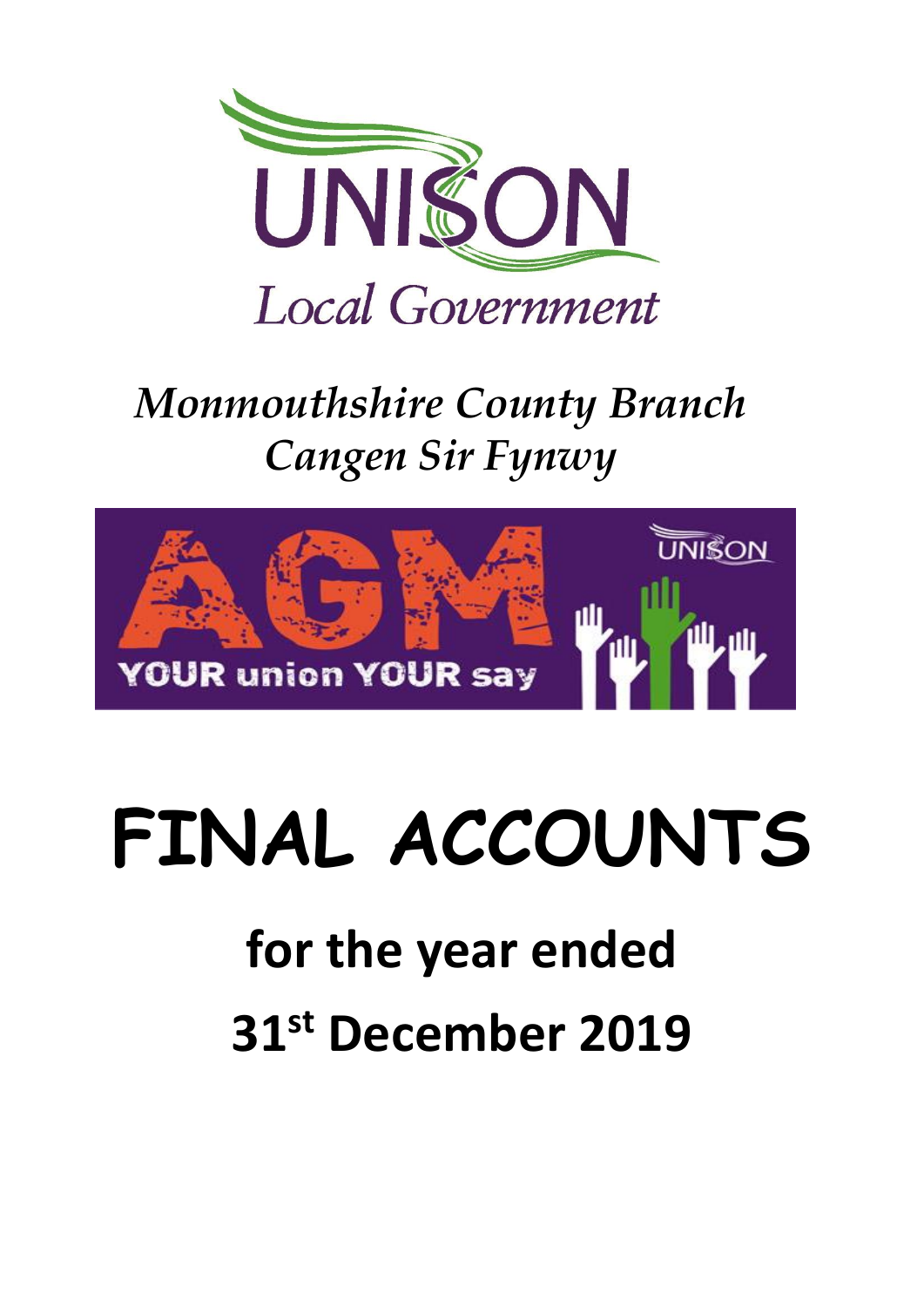#### **Branch Honoraria**

#### **A Review and Proposals for Future Payments**

#### *Honoraria are discretionary one-off payments made to elected branch committee members to recognise their voluntary work for the branch.*

We have not normally given honoraria to stewards or ordinary members (even if they attend regional council, conference, are delegates to local or national bodies). This is because

- They can do union activity in work time (i.e. those on release, attending national conferences, representing members or attending meetings)
- They can get expenses, for food, travel, accommodation if needed, out of pocket expenses and subsistence.

At the AGM last year, we indicated that we had established a fairer way of allocating honoraria and presented a proposal which was accepted by our Members. We asked the Honoraria Committee to identify proposals for the allocation of the sum set aside (£1,500) based on

- If you have to do work or attend some meetings in your own time
- The amount of work undertaken

The committee discussed the allocation of the additional amount of £1,500 and they agreed to distribute the same base amount as 2018 to Branch Officers and then

- Allocate the most part of the £1,500 to the Branch Secretary for additional work undertaken in 2019
- After discussions, award extra honoraria to other officers and stewards who have carried out additional work for the branch during 2019

| Office / Title                                                     | <b>Base</b><br>Amount | Extra<br>Amount | Total<br>Amount |
|--------------------------------------------------------------------|-----------------------|-----------------|-----------------|
| Branch Secretary                                                   | 440                   | 1,009           | 1,449           |
| Treasurer                                                          | 330                   |                 | 330             |
| Assistant Branch Secretary                                         | 220                   | 69              | 289             |
| Chairperson                                                        | 220                   |                 | 220             |
| Health & Safety Officer                                            | 66                    | 69              | 135             |
| <b>International Officer</b>                                       | Ω                     |                 | O               |
| Welfare Officer                                                    | 66                    |                 | 0               |
| Equalities Officer                                                 | 66                    |                 | 66              |
| Steward (1)                                                        | O                     | 135             | 135             |
| Additional amount allocated based upon<br>workload during the year | 1,500                 |                 |                 |
| <b>TOTAL</b>                                                       | 2,908                 | 1,282           | 2,624           |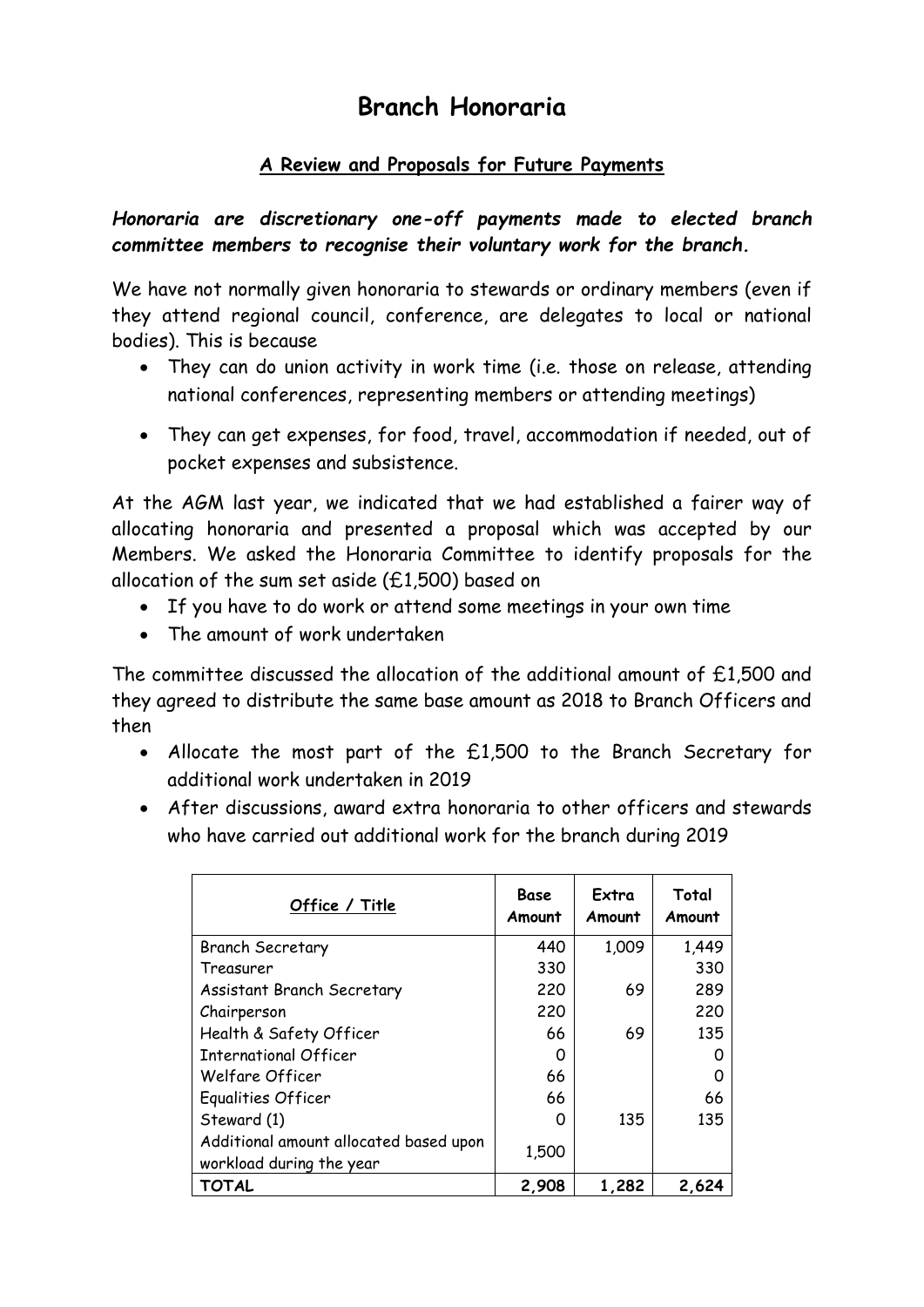#### **General Fund Income and Expenditure Account for Monmouthshire County Branch for the year ended 31 December 2019**

|                                        | 2019      | 2018      |
|----------------------------------------|-----------|-----------|
| Income                                 |           |           |
| <b>Branch Funding</b>                  | 37,772.20 | 34,438.33 |
| <b>Retired Members Subscriptions</b>   | 30.00     | 75.00     |
| Other Income                           | 10,402.93 | 12,706.62 |
| Income total                           | 48,205.13 | 47,219.95 |
| <b>Expenditure</b>                     |           |           |
| <b>Staff Salaries</b>                  | 21,139.23 | 21,065.19 |
| Rent                                   | 2,000.00  | 1,500.00  |
| Other administration                   | 6,155.32  | 5,097.15  |
| Honoraria                              | 2,621.00  | 2,920.00  |
| Conferences and group meetings         | 6,607.55  | 7,878.07  |
| <b>Branch Committee</b>                | 243.15    | 344.40    |
| <b>Other Meetings</b>                  | 4,076.06  | 3,433.76  |
| Publicity                              | 2,159.72  | 446.74    |
| Education                              | 2,250.17  | 4,058.21  |
| Donations                              | 0.00      | 50.00     |
| <b>Local Activities</b>                | 522.00    | 299.40    |
| Other Expenditure                      | 122.90    | 639.60    |
| <b>Other Branch Funding Deductions</b> | 0.00      | 125.00    |
| <b>Expenditure total</b>               | 47,897.10 | 47,857.52 |
| <b>Surplus for the year</b>            | 308.03    | $-637.57$ |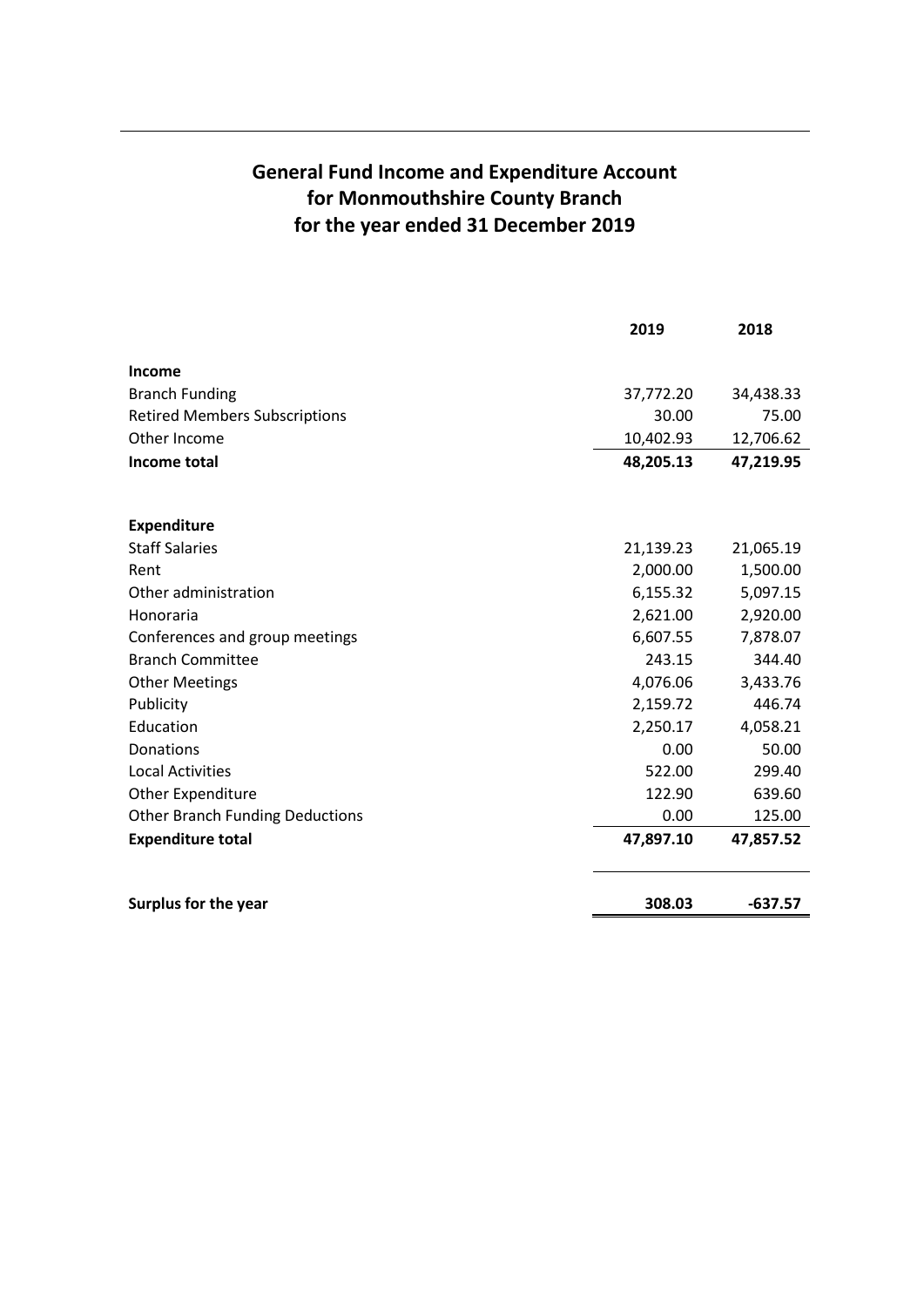#### **Consolidated Balance Sheet for Monmouthshire County Branch for the year ended 31 December 2019**

|                                                | 2019      | 2018      |
|------------------------------------------------|-----------|-----------|
| <b>Fixed Assets</b>                            |           |           |
| Equipment, Fixtures & Fittings                 | 2.00      | 2.00      |
| <b>Total Fixed Assets</b>                      | 2.00      | 2.00      |
| <b>Current Assets</b>                          |           |           |
| <b>Branch Funding</b>                          | 963.08    | 1,391.69  |
| <b>Third Party Debtors</b>                     | 2,464.04  | 500.00    |
| <b>Current Account</b>                         | 86,109.59 | 87,160.54 |
| <b>Total Current Assets</b>                    | 89,536.71 | 89,052.23 |
| <b>Current Liabilities</b>                     |           |           |
| <b>Third Party Creditors</b>                   | 13,392.30 | 13,215.85 |
| <b>Total Current Liabilities</b>               | 13,392.30 | 13,215.85 |
| <b>Net Current Assets</b>                      | 76,144.41 | 75,836.38 |
| <b>Total Assets</b>                            | 76,146.41 | 75,838.38 |
|                                                |           |           |
| <b>Accumulated Funds</b>                       |           |           |
| Accumulated General Fund at year beginning     | 14,059.18 | 14,696.75 |
| Surplus/Deficit                                | 308.03    | $-637.57$ |
| <b>Accumulated General Fund at year end</b>    | 14,367.21 | 14,059.18 |
|                                                |           |           |
| <b>Accumulated Industrial Action Fund</b>      | 61,779.20 | 61,779.20 |
| Surplus/Deficit                                | 0.00      | 0.00      |
| Accumulated Industrial Action Fund at year end | 61,779.20 | 61,779.20 |
| <b>Total Funds at End of the Year</b>          | 76,146.41 | 75,838.38 |